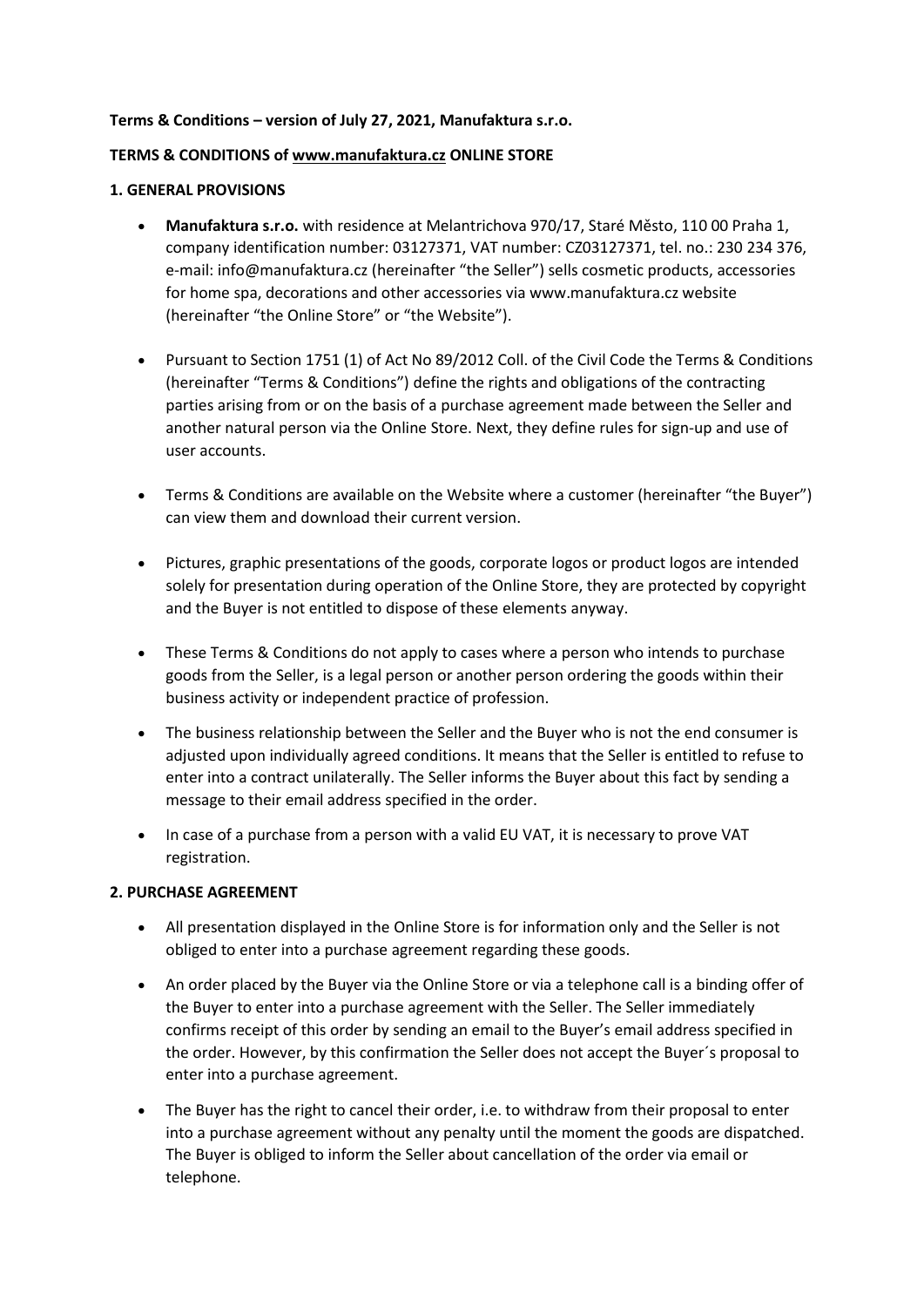- The purchase agreement is made when the Seller accepts the Buyer's proposal to enter into a purchase agreement. Acceptance means that the Sellers dispatches goods to the Buyer´s address, or that the Seller explicitly confirms acceptance of the order via email.
- Prices for goods and services (e.g. postage) specified in the Online Store are in CZK including the relevant VAT in compliance with the legislation in force.
- The Buyer agrees to the use of means of distance communication when entering into a purchase agreement. The costs incurred to the Buyer when using the means of distance communication associated with entering into a purchase agreement (costs of Internet access, telephone costs) are paid by the Buyer.
- The purchase agreement is drafted in Czech or in English. The Seller must store it for the purpose of correct performance.

### **3. PAYMENT TERMS**

- The Buyer can pay the price of the goods and any costs associated with delivery of the goods under the purchase agreement with the Seller in the following ways:
	- 1. in cash on delivery at the place specified in the order by the Buyer
	- 2. in cash in a selected brick-and-mortar store operated by Manufaktura:
		- 1. Český národní podnik s.r.o., company identification number: 496 87 387, or
		- 2. Jana Dutková, company identification number: 447 34 468, or
		- 3. Jana Mohylová, company identification number: 017 75 791
	- 3. via bank transfer to the Seller´s account;
	- 4. via GP webpay payment system.
- The Seller sends a receipt serving also as a tax document to the Buyer´s email address specified in the order on the day of dispatching the goods, or the Seller hands it over physically to the Buyer in a brick-and-mortar shop when the Buyer picks up the goods, or the Seller sends it electronically to a specified email address and saves it for future downloading in the customer account.
- All notifications and documents can be sent to the Buyer´s email address in the electronic form.

#### **4. TRANSPORT AND DELIVERY OF THE GOODS**

- The Buyer bears the costs associated with postage and packing of the goods according to a method of delivery selected when placing the order. These costs relate to prices quoted in the Online Store.
- If under the conditions of the purchase agreement the Seller is obliged to deliver the goods at the place that the Buyer specified in the order, the Buyer is obliged to accept the goods on delivery. When accepting the goods from the carrier, the Buyer is obliged to check the integrity of the packaging of the goods, and in case of any defects the Buyer is obliged to notify the carrier immediately. If package is damaged, which indicates an unauthorized intrusion into the shipment, the Buyer may refuse to accept the delivery from the carrier.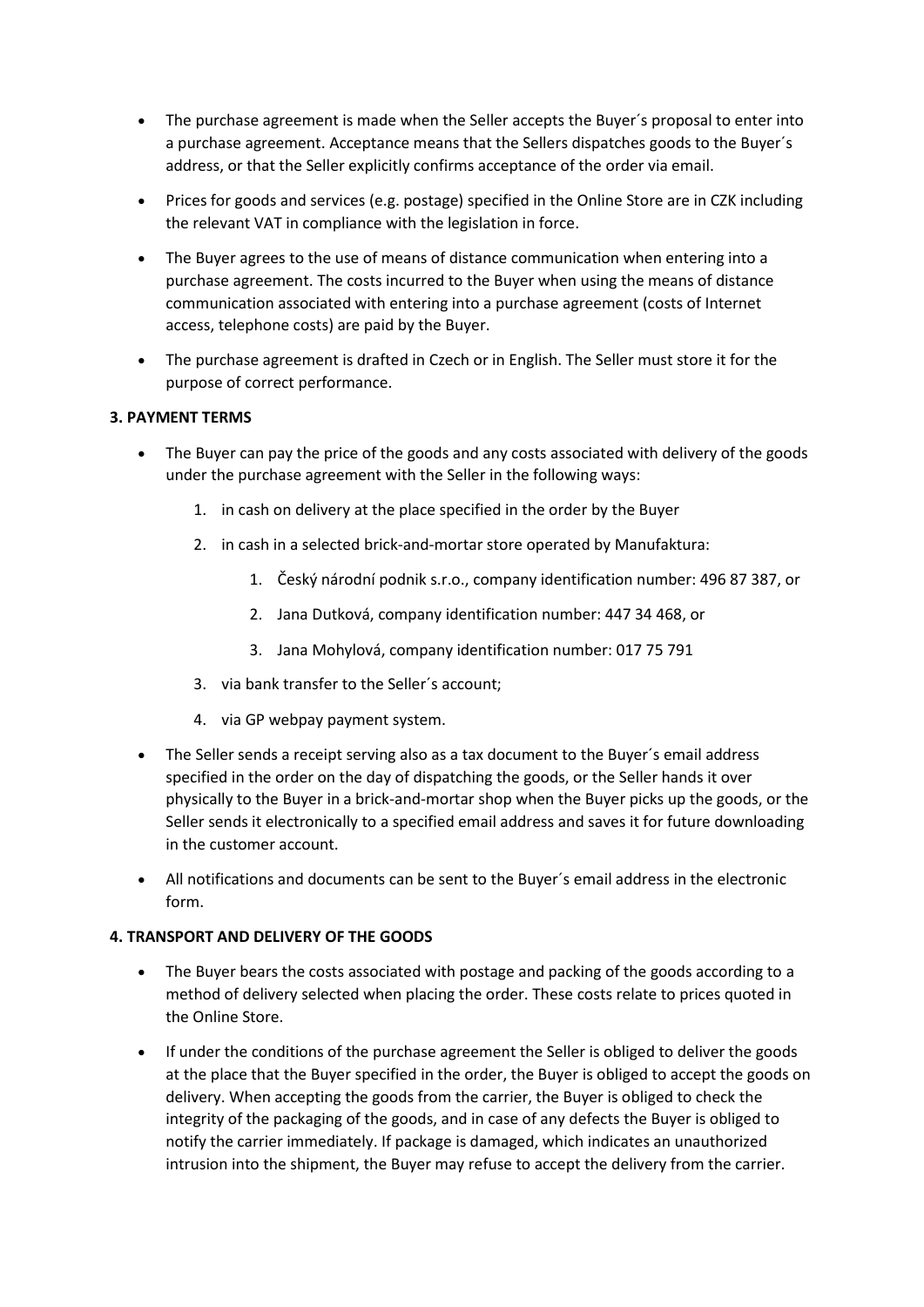If the goods need to be delivered repeatedly or by another method than the one specified in the order due to the reasons on the Buyer´s side, the Buyer is obliged to pay the costs associated with repeated delivery of the goods, or the costs associated with another method of delivery.

# **5. WITHDRAWAL FROM THE AGREEMENT**

- Pursuant to Section 1829 (1) of the Civil Code the Buyer is entitled to withdraw from the agreement without giving any reasons within fourteen (14) days from receipt of the goods. Withdrawal from the agreement must be sent to the Seller within this period via email or in writing to the correspondence address. The Buyer can use also the Seller´s withdrawal form annexed to these Terms & Conditions.
- In case of withdrawal, the purchase agreement is cancelled from the beginning. The goods must be returned to the Seller within fourteen (14) days after the Buyer´s withdrawal from the agreement. If the Buyer withdraws from the agreement, they bear the costs associated with the return of the goods (e.g. shipping) even in case when the goods cannot be returned via common mail system due to their nature.
- In case of withdrawal from the agreement the Seller repays money received from the Buyer within fourteen (14) days after the Buyer withdraws from the agreement while using the same payment method as when they accepted money from the Buyer, unless agreed otherwise with the Buyer, i.e. using another method that does not create any additional costs to the Buyer. The Seller is not obliged to repay money to the Buyer before receiving the returned goods or before the Buyer proves that the goods were sent to the Seller.
- Pursuant to section 1832 of the Civil Code the Buyer is entitled to claim for repayment of money connected with delivery of the goods (postage) when buying the goods (but not when returning them). However, this claim refers only to the cheapest delivery method provided by the Seller (even in case when the Buyer selected a more expensive method of delivery). Personal pickup is not considered as such a method of delivery.
- The Buyer acknowledges that pursuant to Section 1837 of the Civil Code, among other things, they cannot withdraw from the agreement under the following circumstances:
	- 1. If the goods are liable do deteriorate, or if they were irreversibly mixed with other goods after delivery;
	- 2. If goods are sealed and the Buyer removed them from the packaging, so they cannot be returned due to hygiene reasons.
- The Buyer acknowledges that if the returned goods are damaged, worn or partially consumed, the Seller is entitled to reimbursement of the incurred damage. The Seller may unilaterally offset this claim against the Buyer´s right to reimburse purchase price.
- If the Buyer is given a gift along with delivery of the goods, the deed of gift between the Seller and the Buyer is concluded under the following resolutive condition: in case the Buyer withdraws from the purchase agreement, the deed of gift becomes ineffective and the Buyer is obliged to return the provided gift to the Seller along with the goods.
- Until the Buyer takes over the goods the Seller is entitled to withdraw from the purchase agreement anytime. In such a case the Seller informs the Buyer about this fact via email specified in the order and they refund the purchase price to the Buyer without any delay.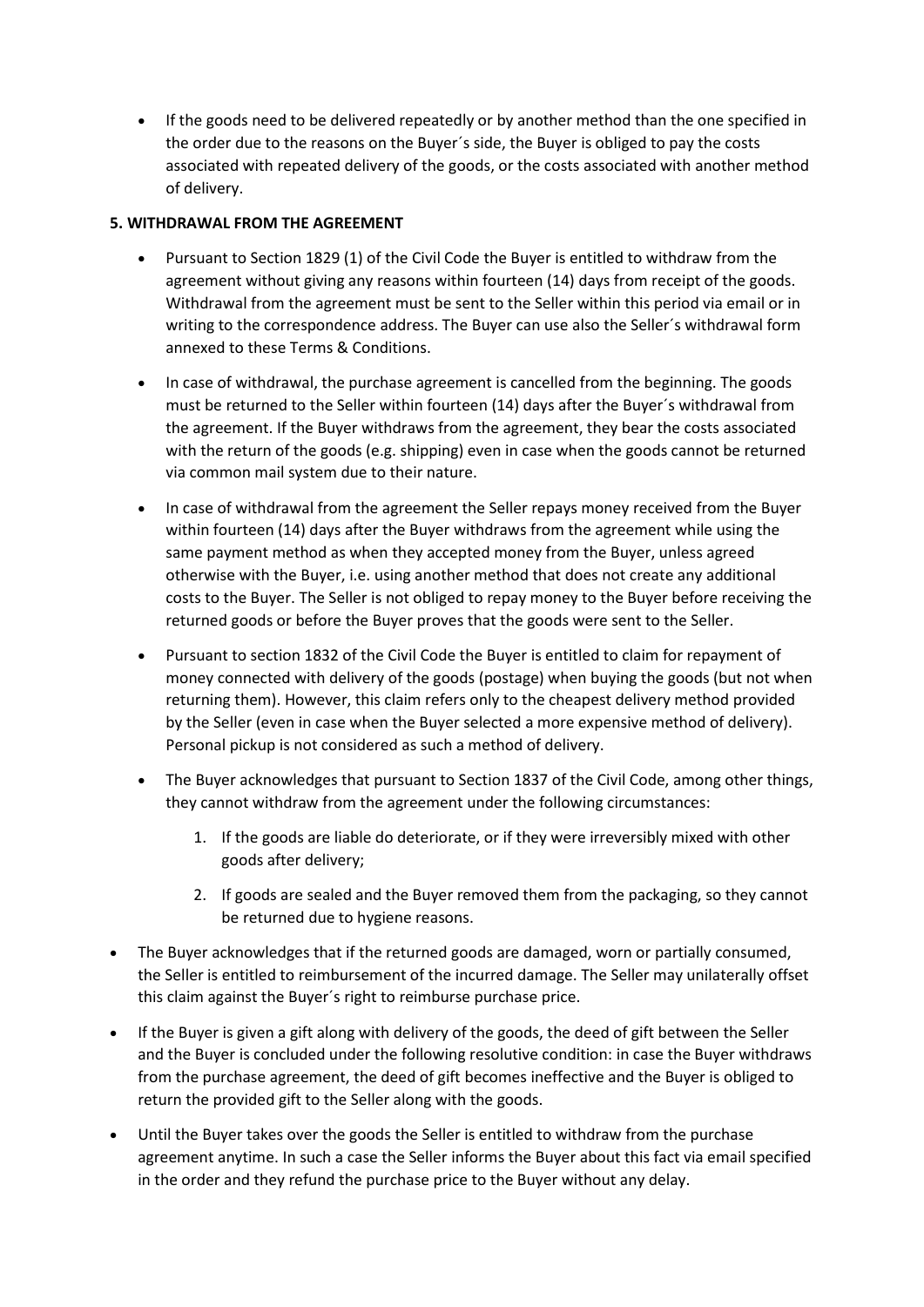#### **6. RIGHTS FROM A DEFECTIVE PERFORMANCE**

- The Seller is liable to the Buyer that the goods are free from defects when they are taken over and that at the time of receipt:
	- 1. the goods have the properties which the parties agreed on, and if such an agreement is absent, the goods have properties that the Seller or the manufacturer describes, or those that the Buyer expects considering the nature of the goods and the associated advertising;
	- 2. the goods are fit for the purposes that the Seller specifies or for which they are normally used;
	- 3. quality or design of the goods corresponds to the agreed sample or model, provided that quality and design was determined upon the agreed sample or model;
	- 4. the goods are delivered in corresponding quantity, scope or quality;
	- 5. the goods comply with legal provisions.
- The provisions do not apply to the goods sold at reduced price agreed due to a defect. In case of used goods the provisions do not apply to a defect corresponding to wear and tear of the goods at the moment of takeover by the Buyer, or if a defect occurs due to the nature of the goods.
- Where defective performance presents a fundamental breach of the agreement, the Buyer has the right:
	- 1. to remedy a defect by supplying a new item without defect or a missing part;
	- 2. to remedy a defect by repairing the item;
	- 3. to get an appropriate purchase price discount;
	- 4. to withdraw from the agreement.
- The Buyer informs the Seller about the right they choose when notifying the defect, or after notifying the defect without undue delay. The Buyer cannot change their choice without the Seller's consent.
- The Buyer exercises their right arising from defective performance at the Seller´s address at Manufaktura, s.r.o., Nábřežní 90/4, 150 00 Praha 5 – Smíchov. The Buyer can send suggestions and complaints to the Seller at eshop@manufaktura.cz.
- The moment of exercising the rights arising from defective performance is considered the moment when the Seller receives the defective goods from the Buyer.
- The Seller provides for out-of-court settlement of consumer complaints by means of electronic communication at [eshop@manufaktura.cz.](mailto:eshop@manufaktura.cz) The Seller informs the Buyer about complaint handling at the Buyer's email address.

# **7. PRIVACY**

 The Seller undertakes to process all personal data provided by the Buyer in accordance with Act No 101/2000 Coll. about personal data protection. Personal data serves solely for the purposes of the Seller, carriers, delivery points and other subjects to whom only data strictly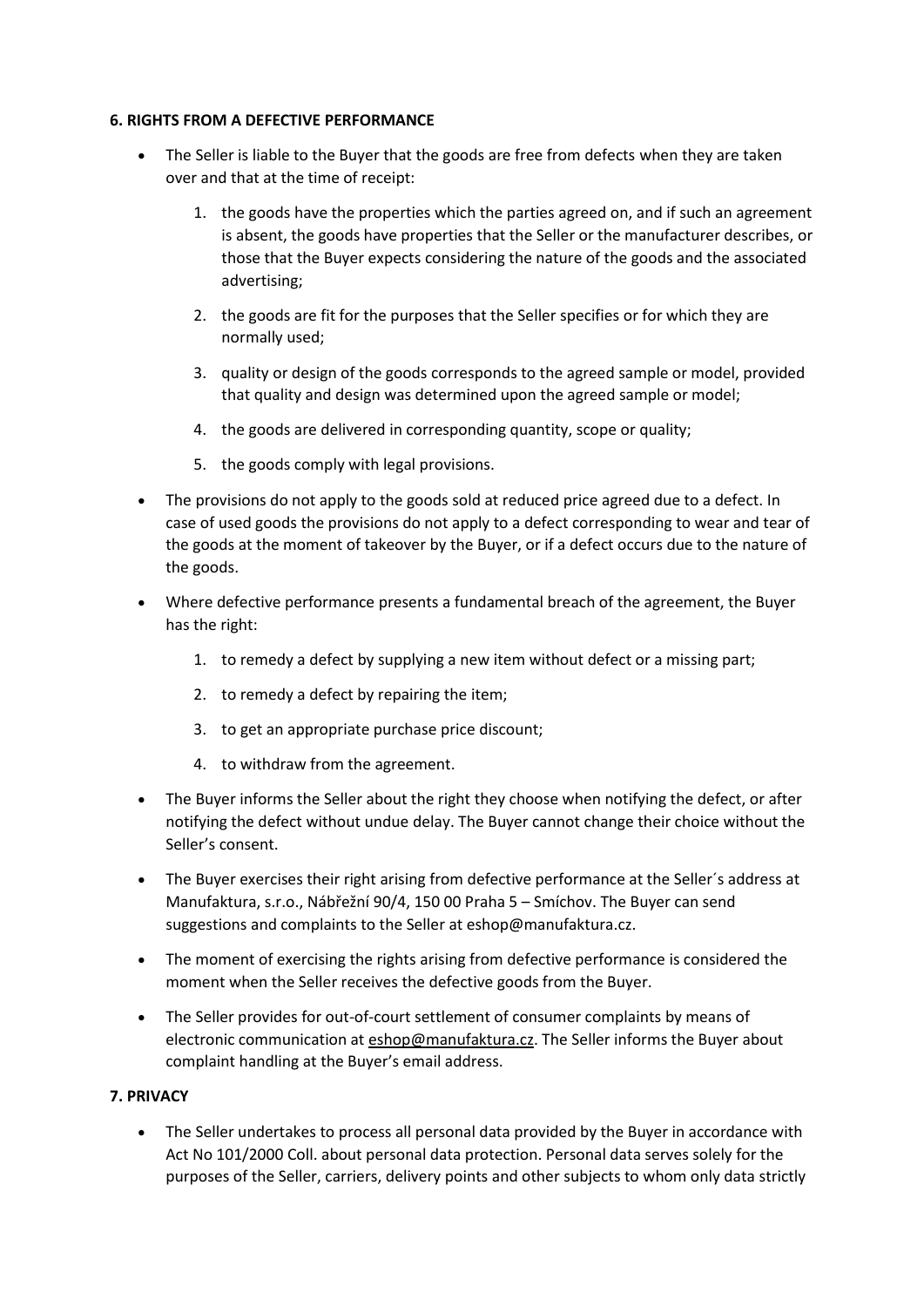necessary for transportation of goods to the Buyer or for application of loyalty programme benefits is transmitted.

- The Buyer has the right to request change or deletion of their personal data from the Seller's database at any time.
- Personal data is processed for an indefinite period.
- Detailed information about protection of personal data is available to the Buyer in a separate document at: <https://manufaktura.cz/ochrana-osobnich-udaju/>

# **8. USER ACCOUNT, TECHNICAL REQUIREMENTS**

- The Buyer can sign up in the Online Store and get an overview of their orders, addresses, consents and other information in the customer account (hereinafter "the Account").
- When signing up the Buyer fills out selected personal data and chooses a password, which can be changed in the Account at any time after logging in.
- The Buyer is entitled to close their account anytime by sending an application to [eshop@manufaktura.cz.](mailto:eshop@manufaktura.cz)
- Technical requirements concerning signing up for the customer Account and shopping in the Online Store include relevant hardware and (i) access to the Internet, (i) functional Internet browser and (i) email address.

# **9. LOYALTY PROGRAMME – MANUFAKTURA CLUB**

# 9.1. PARTICIPATION IN THE LOYALTY PROGRAMME

- By signing up in the Online Store the customer automatically enters the MANUFAKTURA CLUB loyalty programme (hereinafter "Club"). Signing up opens an Account (see Article 8) to the customer (hereinafter "the Club Member"), which serves for managing collected points, bonuses and benefits resulting from the Loyalty Programme.
- A natural person over 18 years meeting other conditions for membership, which are stipulated in these Terms & Conditions, and carrying out propre registration can become a Club Member.
- For propre registration it is necessary to fill out all required data at [https://manufaktura.cz/registrace/,](https://manufaktura.cz/registrace/) i.e. name and surname, email address, telephone number, sex, year of birth, post code and consent to the processing of personal data and to these Terms & Conditions.
- The Club Member gets an electronic loyalty card, which is in the Account.
- Participation in the Programme is free of charge and it does not create an obligation to purchase goods or services of the Seller.

# 9.2. LOYALTY PROGRAMME POLICY

- The Club Member collects loyalty points (hereinafter "Points") in their Account for their purchases and orders:
	- 1. in Manufaktura brick-and-mortar shops operated by:
		- i. Český národní podnik s.r.o., company identification number: 496 87 387 nebo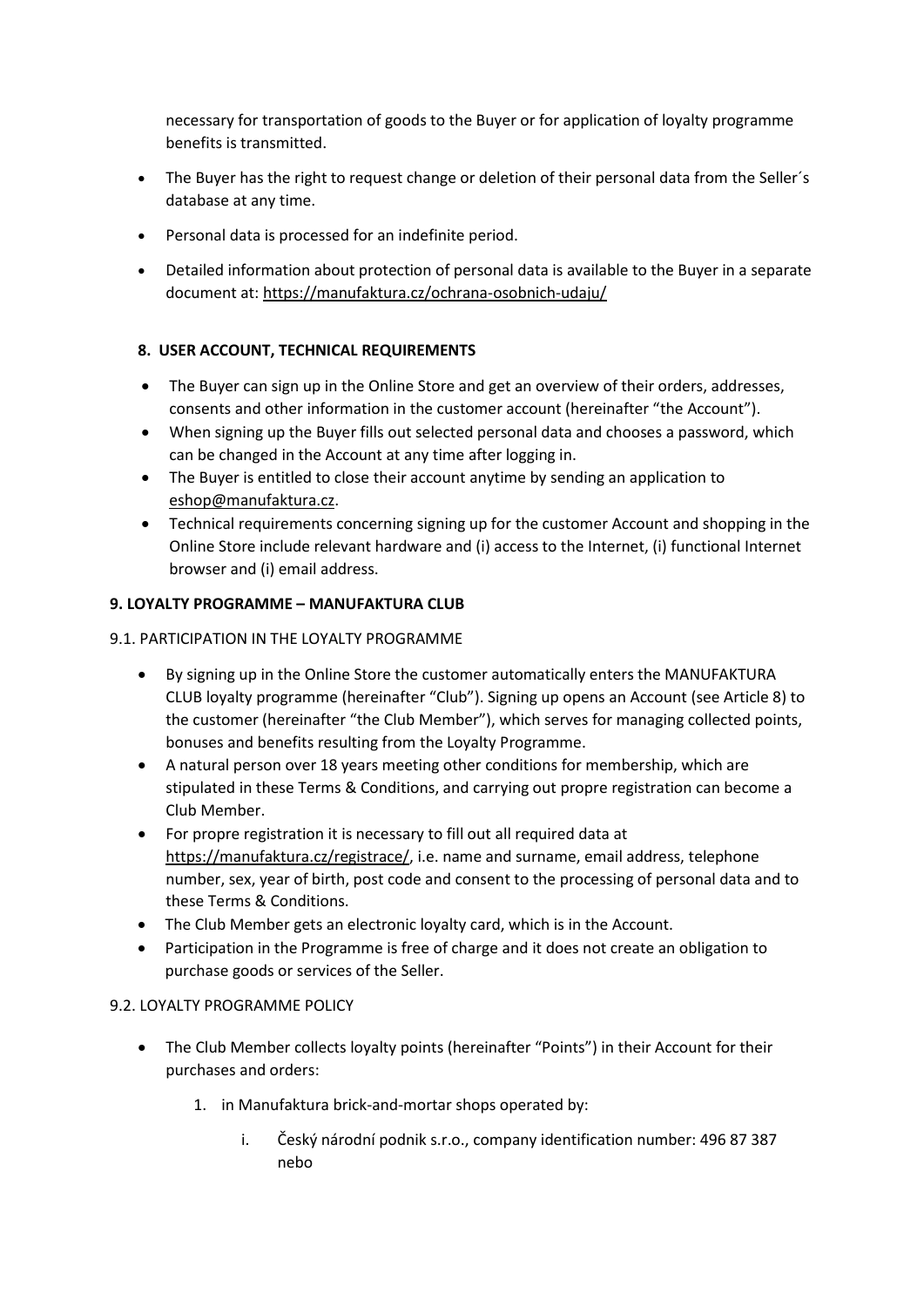- ii. Jana Dutková, company identification number: 447 34 468 (franchise) or
- iii. Jana Mohylová, company identification number: 017 75 791 (franchise)
- 2. in www.manufaktura.cz online store
- In return for collected Points the Club Member can get discount vouchers for the purchase of Manufaktura products or other benefits (hereinafter "the Benefits").
- Neither the Benefits resulting from the Club, nor the collected points cannot be forwarded or sold to another Club Member.
- One Club Member can have only one Account.
- The collected Points cannot be exchanged for cash.

# 9.3. POINTS COLLECTION SYSTEM

- The Club Member gets 1 loyalty point for CZK 25. The figure is always round down, i.e. a customer gets 1 point for the purchase of CZK 49.
- For collecting points for a purchase in www.manufaktura.cz online store it is necessary to be logged in when shopping.
- For collecting points for a purchase in Manufaktura brick-and-mortar shops it is necessary to submit an electronic loyalty card of the Club Member before payment.
- The validity of the Points is extended by 365 days with every purchase. If the date expires, the Club Member loses the benefit to apply all collected and yet untapped Points.
- The Club Member can check the validity of their Points in the Account.
- The Seller reserves the right to change the Point system.
- It is not possible to collect the Points backwardly.
- All products have the same value of the Points. No Points are added for gift vouchers (both electronic or printed) and transport costs.
- The maximum amount of Points that a customer can get at one moment is 450.
- The Points are credited to an Account of every participant within 14 days after making a purchase.
- It is not possible to merge points from more Accounts.

# 9.4 EXCHANGE OF LOYALTY POINTS FOR BENEFITS

- The Club Member can exchange the Points only in the Account.
- The Club Member gets a discount voucher for collected Points, which can be applied in Manufaktura brick-and-mortar shops or in www.manufaktura.cz online store.
- Conversion of the Points to vouchers follows this system:
	- o 100 Points = discount of CZK 100 for a purchase over CZK 199
	- o 200 Points = discount of CZK 300 for a purchase over CZK 599
	- $\circ$  300 Points = discount of CZK 600 for a purchase over CZK 1.199
	- $\circ$  400 Points = discount of CZK 1,000 for a purchase over CZK 1,999
- After exchanging the Points the Club Member gets a voucher with a unique electronic code displayed in the Account.